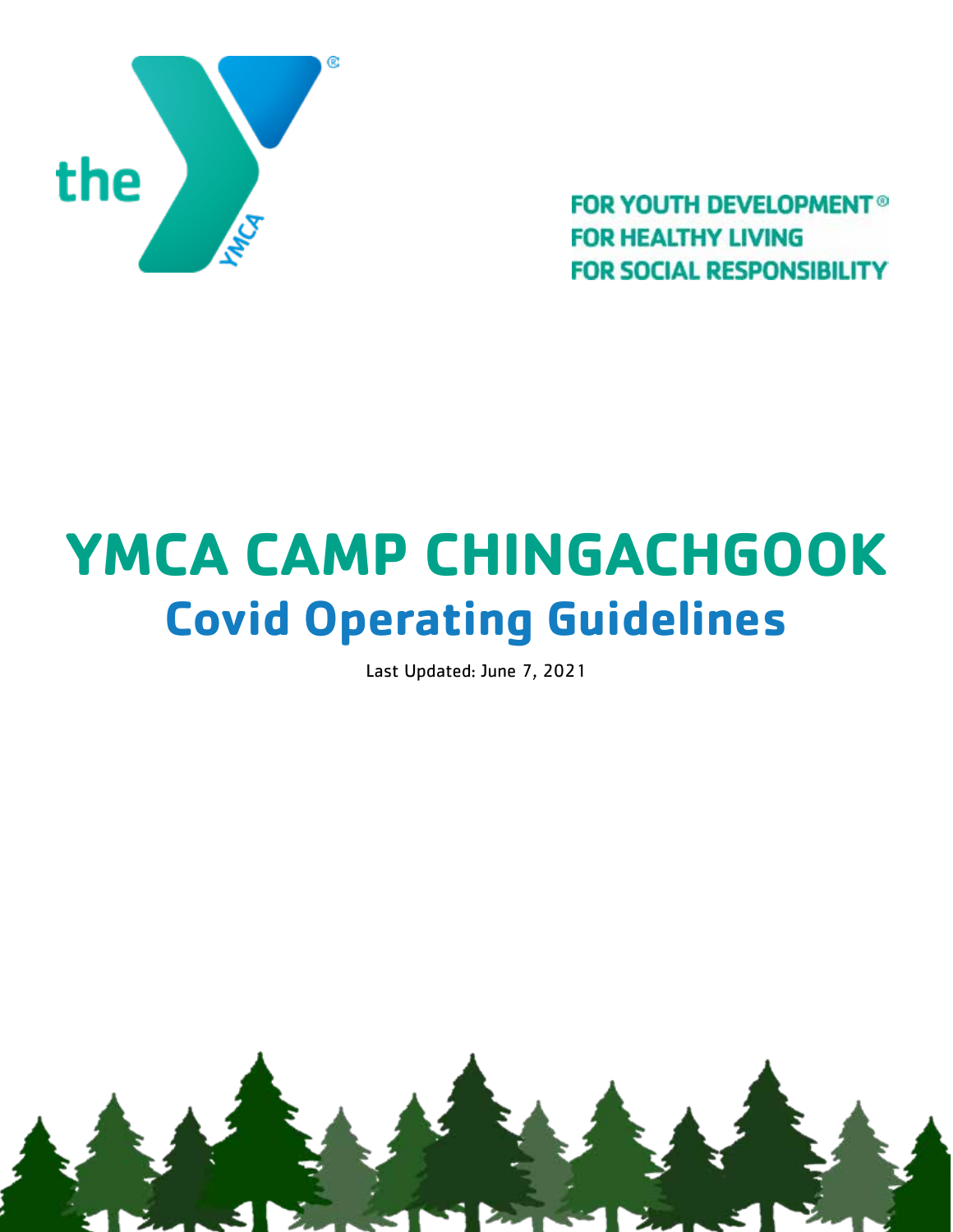# **TABLE OF CONTENTS**

| <b>INTRODUCTION</b>                     | $\overline{\mathbf{2}}$ |
|-----------------------------------------|-------------------------|
| <b>PRE-CAMP REQUIREMENTS</b>            | 3                       |
| <b>OUARANTINE &amp; VACCINATION</b>     | 3                       |
| <b>ARRIVAL AT CAMP CHINGACHGOOK</b>     | 3                       |
| <b>CAMPER FORMS</b>                     | 4                       |
| <b>OPENING DAY/CAMPER DROP OFF</b>      | 5                       |
| <b>MAP OF DROP OFF ROUTE</b>            | 7                       |
| <b>PRECAUTIONS FOR OVERNIGHT CAMP 8</b> |                         |
| <b>HEALTH CARE PROCEDURES</b>           | 10                      |
| <b>TESTING IN SESSION</b>               | 12                      |
| <b>CASE IDENTIFICATION</b>              | 13                      |
| <b>AND CONTACT TRACING</b>              | 13                      |
| <b>CLEANING PROTOCOLS</b>               | 14                      |
| <b>SIGNAGE</b>                          | 15                      |
| <b>REFUND POLICY</b>                    | 15                      |
| <b>MEALS</b>                            | 15                      |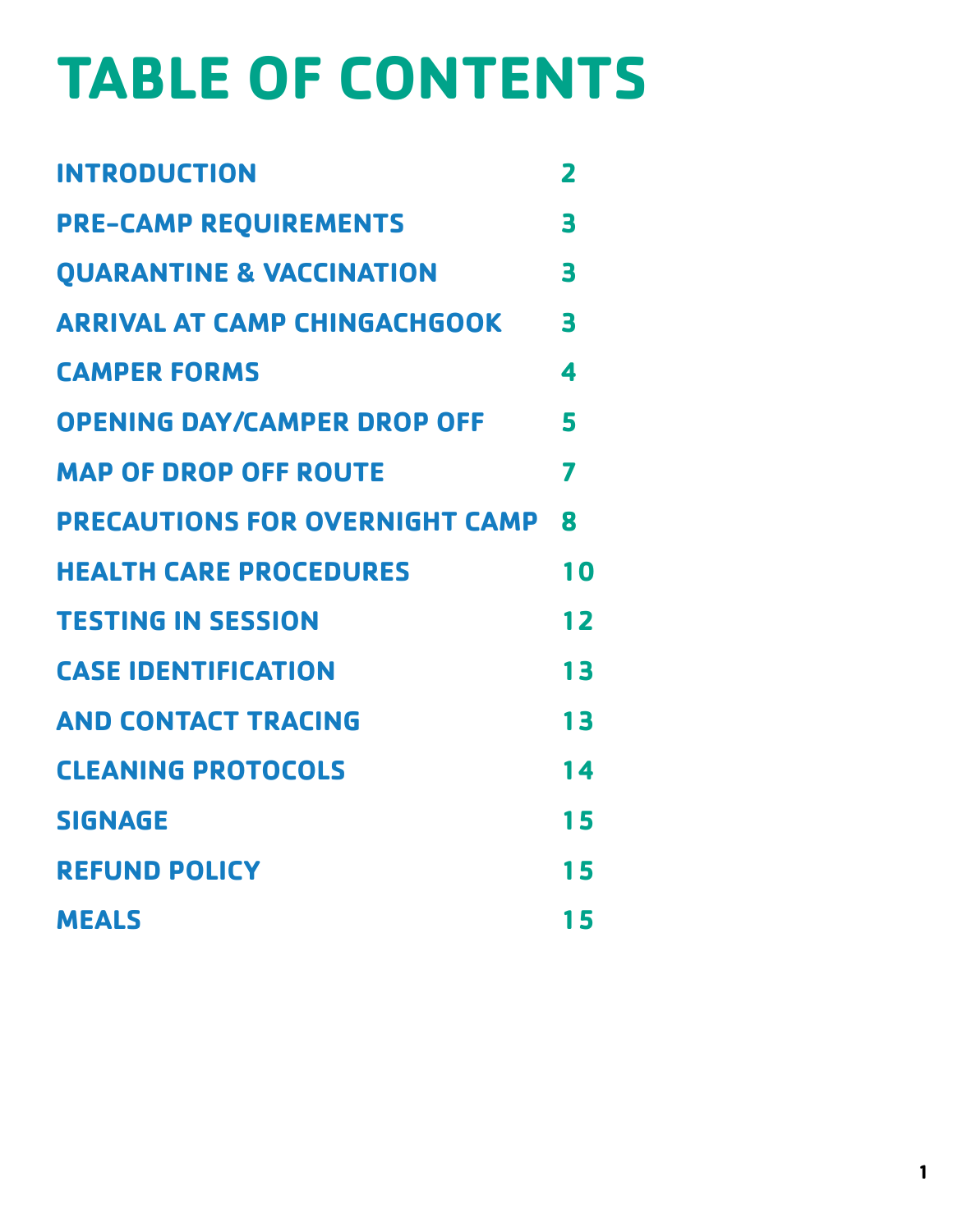# <span id="page-2-0"></span>**INTRODUCTION**

The information surrounding COVID-19 is constantly changing and evolving. This document organizes COVID-19 protocols for YMCA Camp Chingachgook based on best practices for overnight summer camps published by the NYS Dept. of Health, the CDC, and the American Camp Association. As a licensed children's camp in New York, we are most beholden to the guidelines from the New York Dept. of Health and are required to follow their covid guidelines in order to legally operate this summer. Our protocols have been reviewed by YMCA employees, volunteers on our council of advisors and our summer health care team, which is made up of an overseeing family physician, 12 registered nurses, 4 nurse practitioners, and an EMT.

This document intends to provide camp families and staff with information about how Chingachgook is adapting policies, procedures and programs this summer in order to mitigate the risk of COVID-19 in camp. As information changes and evolves, so too will this addendum to reflect current information.

While we have worked tirelessly to adapt our program to mitigate the risk of COVID-19 exposure in camp, it is important to note that there is no way for us to guarantee that COVID-19 will not be present. We plan to take a multi-dimensional approach with both pharmaceutical and non-pharmaceutical interventions in order to mitigate risk to the best of our ability.

Camp will look and feel a little different this year but the value of being in a beautiful setting, among friends old and new, and participating in fun camp activities is needed more than ever after this challenging year. We believe that Camp, with some changes, is way better then no camp at all and we look forward to creating a memorable, magical, and positive experience for campers this summer.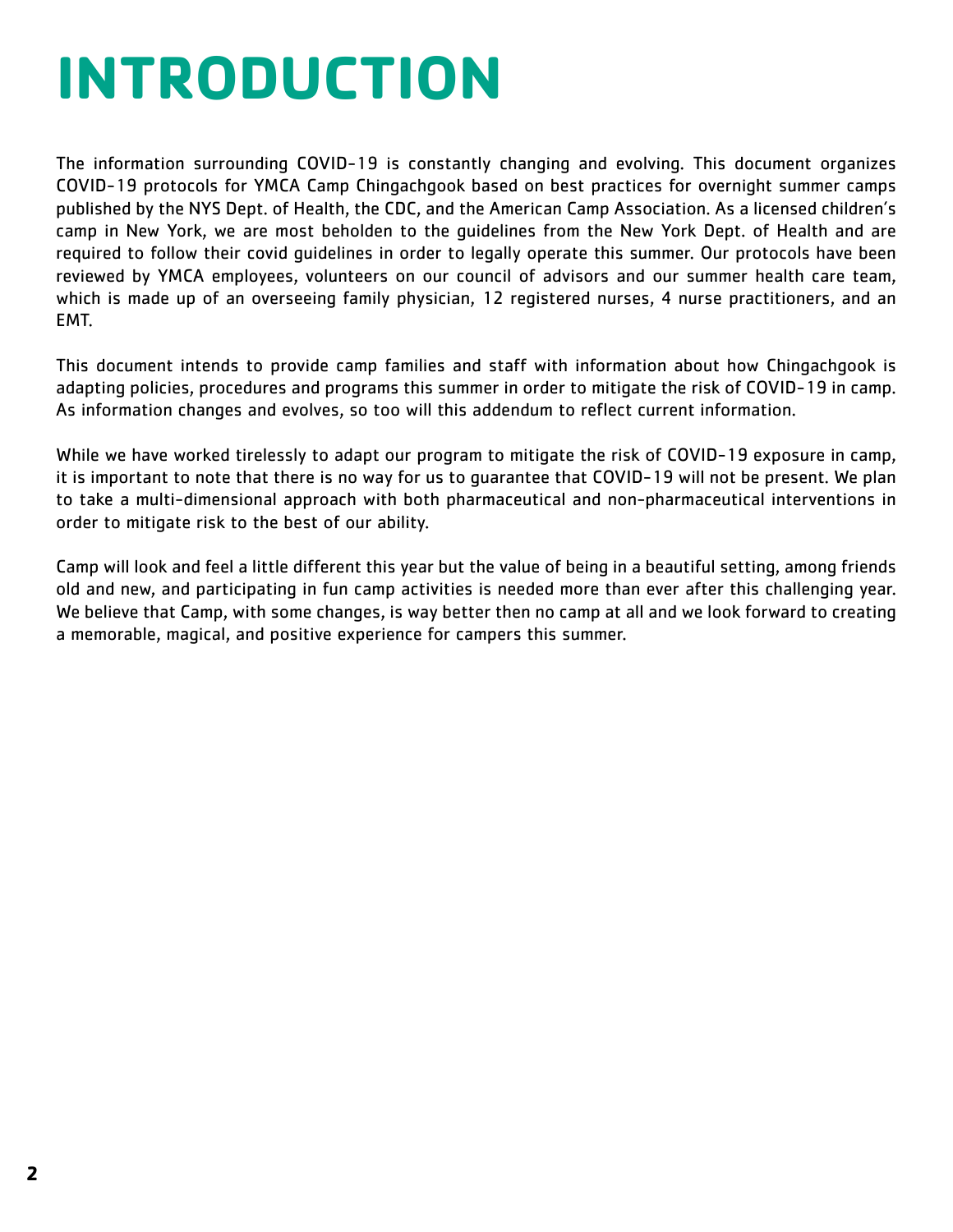# <span id="page-3-0"></span>**PRE-CAMP REQUIREMENTS**

# **QUARANTINE & VACCINATION**

To reduce exposure to COVID-19, we recommend and ask all unvaccinated campers to engage in a 2-week pre-arrival quarantine, to the best of their abilities, that includes physical distancing, mask-wearing when not at home, avoiding unnecessary travel, and refraining from indoor social gatherings with people outside of their households. We request that campers, their families, and camp staff follow **[CDC guidance for](https://www.cdc.gov/coronavirus/2019-ncov/travelers/travel-during-covid19.html)  [travelers](https://www.cdc.gov/coronavirus/2019-ncov/travelers/travel-during-covid19.html)** in the 14 days before camp arrival. You can also review the **[CDC's Travel During COVID-19](https://www.cdc.gov/coronavirus/2019-ncov/travelers/travel-during-covid19.html)  [page](https://www.cdc.gov/coronavirus/2019-ncov/travelers/travel-during-covid19.html)** for more details about preparing to travel, including recommendations about staying safe during travel such as wearing a mask in public settings.

If eligible, staff, volunteers, campers, & family members **are strongly encouraged get fully vaccinated for COVID-19** and, ideally, wait 2 weeks after completing vaccination before traveling to camp.

# **ARRIVAL AT CAMP CHINGACHGOOK**

**In order to be admitted to Camp, campers and staff must present one of the following items on opening day:**

- Campers and staff who are not fully vaccinated must provide proof of a negative viral PCR test, taken within 72 hours before arriving at camp, **or**
- Vaccinated campers or staff who are 14-days post **full** vaccination can show proof of vaccination upon

arrival, **or**

• Since the CDC does not recommend getting tested again in the three months after a positive viral test if the camper or staff does not have symptoms of COVID-19, campers and staff who have had a positive viral test in the 3 months prior to starting camp **and** have met the criteria to end isolation can provide a letter from their healthcare provider documenting the positive test date and stating the individual is cleared to end isolation.

**Campers or staff with recently confirmed positive test results should contact their local health officials and not travel to camp. Please contact the camp office at 518-656-9462 to let us know your camper will not be attending their session.**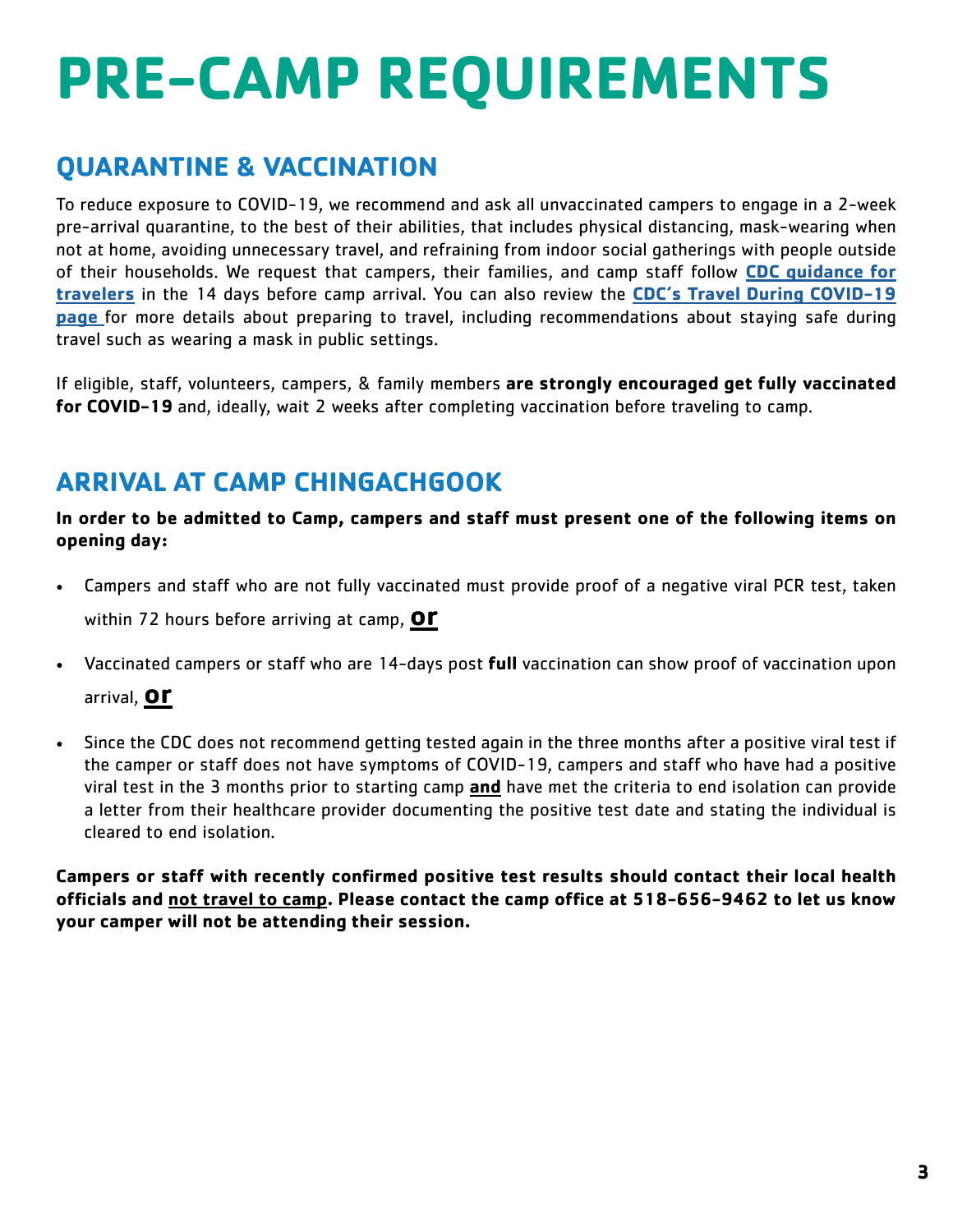# <span id="page-4-0"></span>**CAMPER FORMS**

We ask that parents give as much insight as possible on their camper's forms to help us set each camper up for success. All forms can be accessed through your parent account & **are required to be uploaded at least 2 weeks before your camper's session.** Due to our changes in the opening day procedures, **we will not be able to accept paper forms on the day of drop off,** so please make sure to complete all required forms at least 2-weeks ahead of time.

## **BY LAW, CAMPERS MAY NOT BE AT CAMP WITHOUT THE FOLLOWING FORMS:**

- Current Physical Examination
- Immunization Record
- Health History w/ Insurance Information
- Prescription or OTC Medication Form
- Pick-Up Authorization
- Signed Meningitis information form

## **ADDITIONAL NECESSARY FORMS:**

- Covid-19 Specific Forms Mandatory for 2021 (includes sign off on agreeing to follow protocols before and during camp, upload section for vaccination proof or negative test result, and consent for on-site rapid testing)
- Skill Class Preference Form
- Camper Mental Health Support Form
- Letter to the Counselors
- Camper Code of Conduct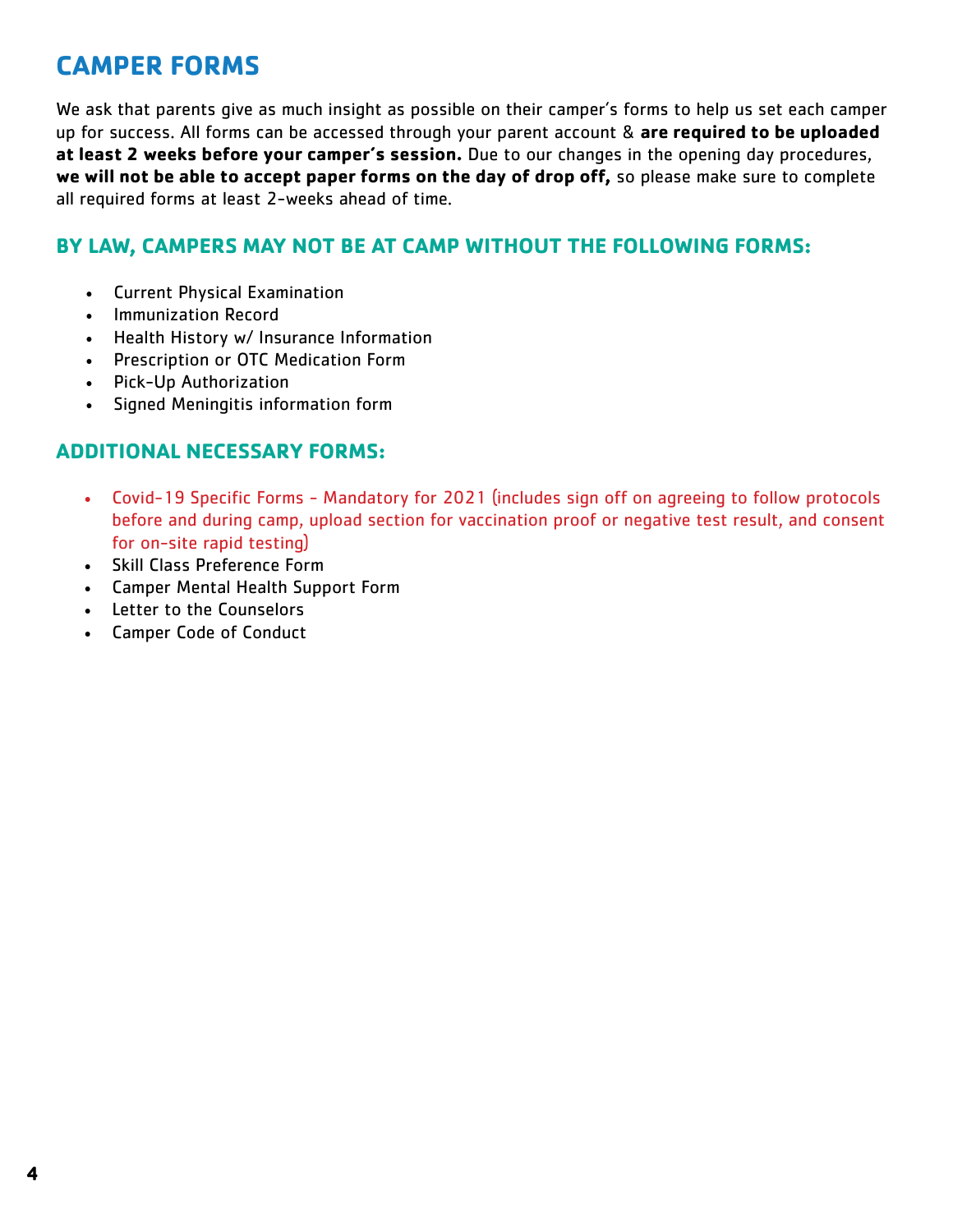# <span id="page-5-0"></span>**OPENING DAY/CAMPER DROP OFF**

In an effort to minimize non-camp participants being on camp, we will be **operating a drive-through drop off model for campers this summer.** We know this is a big change from past summers, but we will still work to make this process efficient and welcoming for parents/guardians and campers alike.

Campers will be assigned a strict time window based on last name. **Cars that arrive earlier then their assigned drop off window will be asked to leave and return at the correct time.** We will weave cars through the parking lot in order, as needed, in order to prevent traffic back up on the road. The check in process will start on the road alongside the dining hall and HQ.

**\*CITs will also be dropped off in these windows and in lieu of the typical in person meeting, a virtual parent/CIT meeting will be conducted with the CIT Directors 3-7 days before arrival.\***

## **DROP OFF WINDOWS:**

- $11:30$  AM 12 PM: All CITs Check In
- 12:00 PM 1 PM: Camper last names A-F
- 1:00 PM 2 PM: Camper last names G-M
- 2:00 PM 3 PM: Camper last names N-S
- 3:00 PM 4 PM: Camper last names T-Z

## **\*See Map for drop off route\***

## **DROP-OFF STATIONS:**

- **Stop 1:** Wellness Check (Proof of Negative PCR Test or vaccination and Medication Drop Off) Cars will stop on road alongside dining hall and near HQ as they head into camp and be greeted by members of our health lodge team.
	- Staff will conduct a temperature screening, symptoms questionnaire, lice check and verify proof of negative PCR test or vaccination.
	- Health lodge staff will also be set up to answer any parent/guardian questions and **collect any camper medications**.
	- Once this step is complete for each camper in the vehicle, the car will be given a green paper to put on their dashboard to signal their wellness check is complete.
- **Stop 2:** Registration Station with Office Staff Carol and our office staff will greet cars near the tennis courts and confirm forms and payments are submitted. Staff will then tell the camper their unit and cabin number. You will be given another paper for your dashboard with the cabin number on it so that staff along the road can point you in the right direction.
- **Stop 3:** Cabin Drop Off Once learning their unit and cabin, cars will drive up the road towards the climbing tower and follow lawn signs towards their unit. Cars will be greeted at the unit by the Unit Director and pointed towards their cabin. **Parents/guardians must stay in car** when they park at the cabin and counselors will come greet them and help camper(s) unload/move in.

#### **\*Senior Boy Campers will turn left at rock wall & head to their cabins. All other cars will drop off at cabins and then exit through the farm\***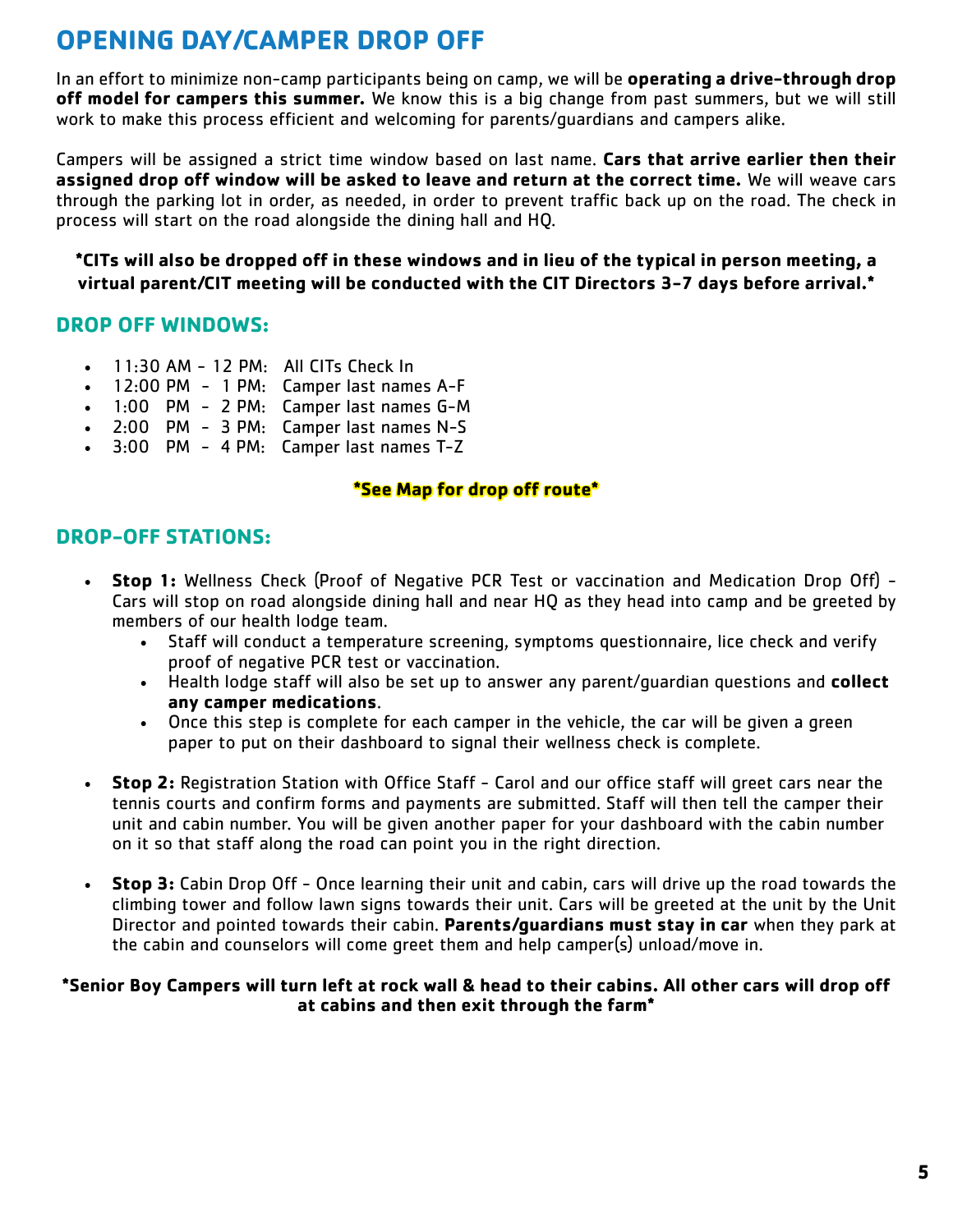# <span id="page-6-0"></span>**MAP OF DROP OFF ROUTE**



## **VIDEO PREVIEW OF ROUTE COMING SOON!**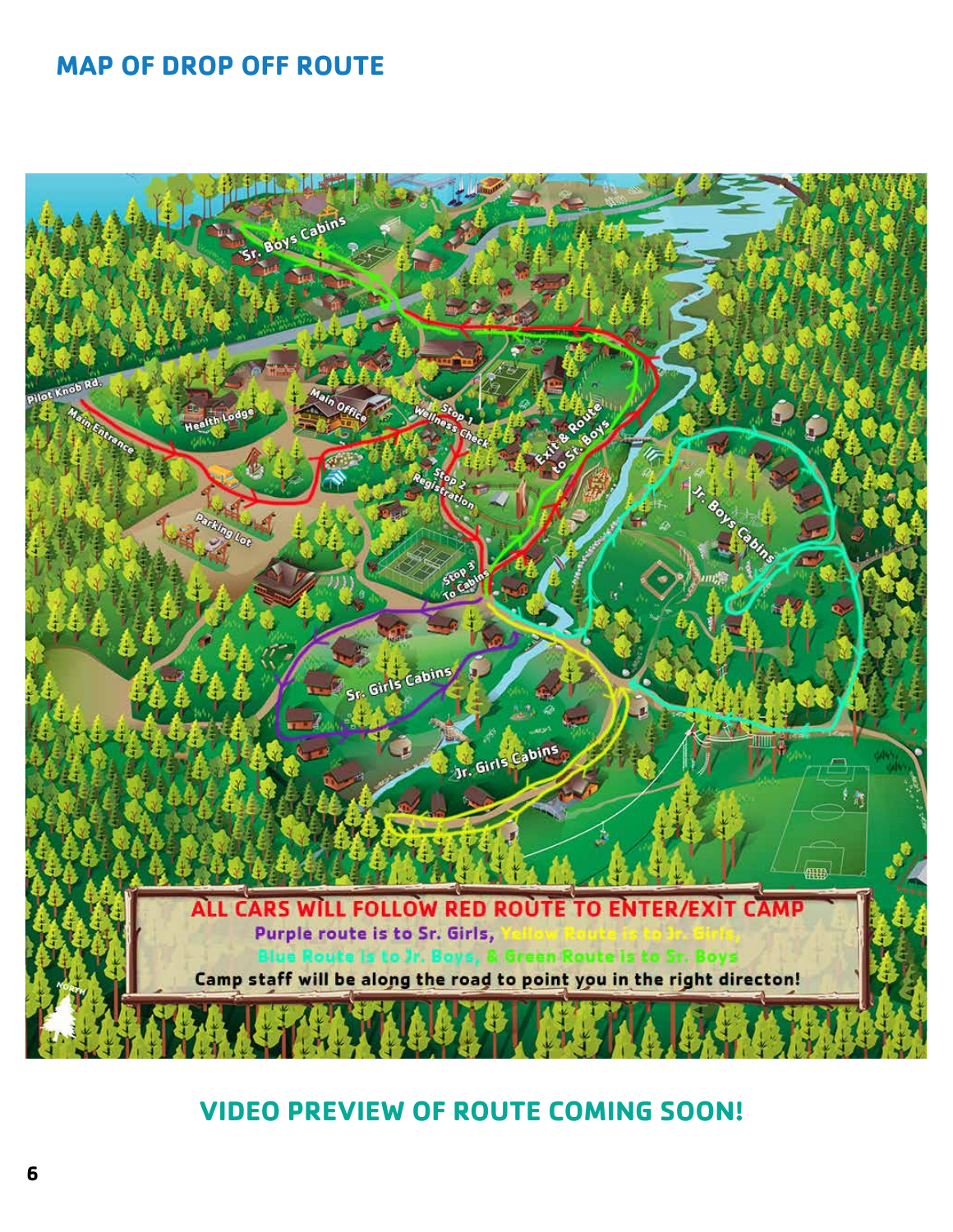# <span id="page-7-0"></span>**PRECAUTIONS FOR OVERNIGHT CAMP**

Consistent and layered use of multiple prevention strategies can help camps open safely for in-person activities; protect children, families, and staff; and slow the spread of the virus that causes COVID-19.

#### **Household Groups and Masks**

During an overnight camp session, we will consider campers and staff who are staying together in a cabin, a "household." Campers and staff in a cabin household will only eat, drink, sleep, bathe or swim in the vicinity of their household members and will need to wear masks whenever they are in indoor areas besides their cabin for an extended period of time and if near other cabin household groups and unable to physically distance. Children/campers may also remove face coverings when they are unable to tolerate a face covering for the physical activity. Household group sizes will increase beyond their immediate cabin group after screening rapid tests are administered 3-5 days into the session.

When different cabin households are using shared indoor or outdoor spaces together, we will continue to monitor and enforce mask use (where required), **[physical distancing](https://www.cdc.gov/coronavirus/2019-ncov/prevent-getting-sick/social-distancing.html)**, and **[healthy hygiene behaviors](https://www.cdc.gov/coronavirus/2019-ncov/prevent-getting-sick/prevention.html)** for everyone. Campers and staff, regardless of vaccination status, will **[wear masks](https://www.cdc.gov/coronavirus/2019-ncov/prevent-getting-sick/about-face-coverings.html)** whenever together indoors for an extended period of time for a program activity (very rare - only when there are large stretches of poor weather). Campers and staff who are able to physically distance from other cabin household and stable groups will not need to wear masks outdoors.

Masks protect the wearer and those around them. All campers and staff are required at times to use well-fitting masks to prevent the spread of COVID-19 through respiratory droplets. Campers and staff must use well-fitting cloth masks, over the nose and mouth, with two or more layers of tightly woven, breathable fabric or disposable masks. **Per the NY Dept. of Health, buffs, bandannas and face shields are not allowed as appropriate face coverings.**

N95 respirators or other personal protective equipment intended for healthcare workers should be worn only by camp medical staff when appropriate.

Staff and campers should have more than one mask on hand each day so they can easily replace a dirty mask with a clean one. Camp will also have extra disposable masks at activity areas in case a camper or staff needs a replacement. We also recommend campers bring masks that can attach to a lanyard or necklace to make it easier to keep track of. Campers and staff should make sure to remove masks correctly and wash hands after touching a mask while wearing it or when removing a mask, store masks somewhere safe to keep it clean, such as your pocket or backpack.

If specialized staff are providing services or specific activities to campers within multiple cohorts or multiple camp programs, they will take prevention measures to limit the potential transmission of COVID-19, including getting vaccinated if eligible, and wearing masks, or other necessary personal protective equipment. Specialized staff will keep detailed contact tracing logs.

#### **To Summarize, Masks Will Only Need to Be Worn By All Vaccinated and Un-Vaccinated Campers when:**

- Indoors for more than 15 minutes whenever with other cabin groups
- In the dining hall, when not seated at your cabin's table
- As needed, when being transported in a camp vehicle
- Any camper or staff who wants to wear a mask more often, for their own comfort, is encouraged and allowed to do so
- Staff will all wear masks on opening and closing days. Unvaccinated staff will always wear a mask when feasible.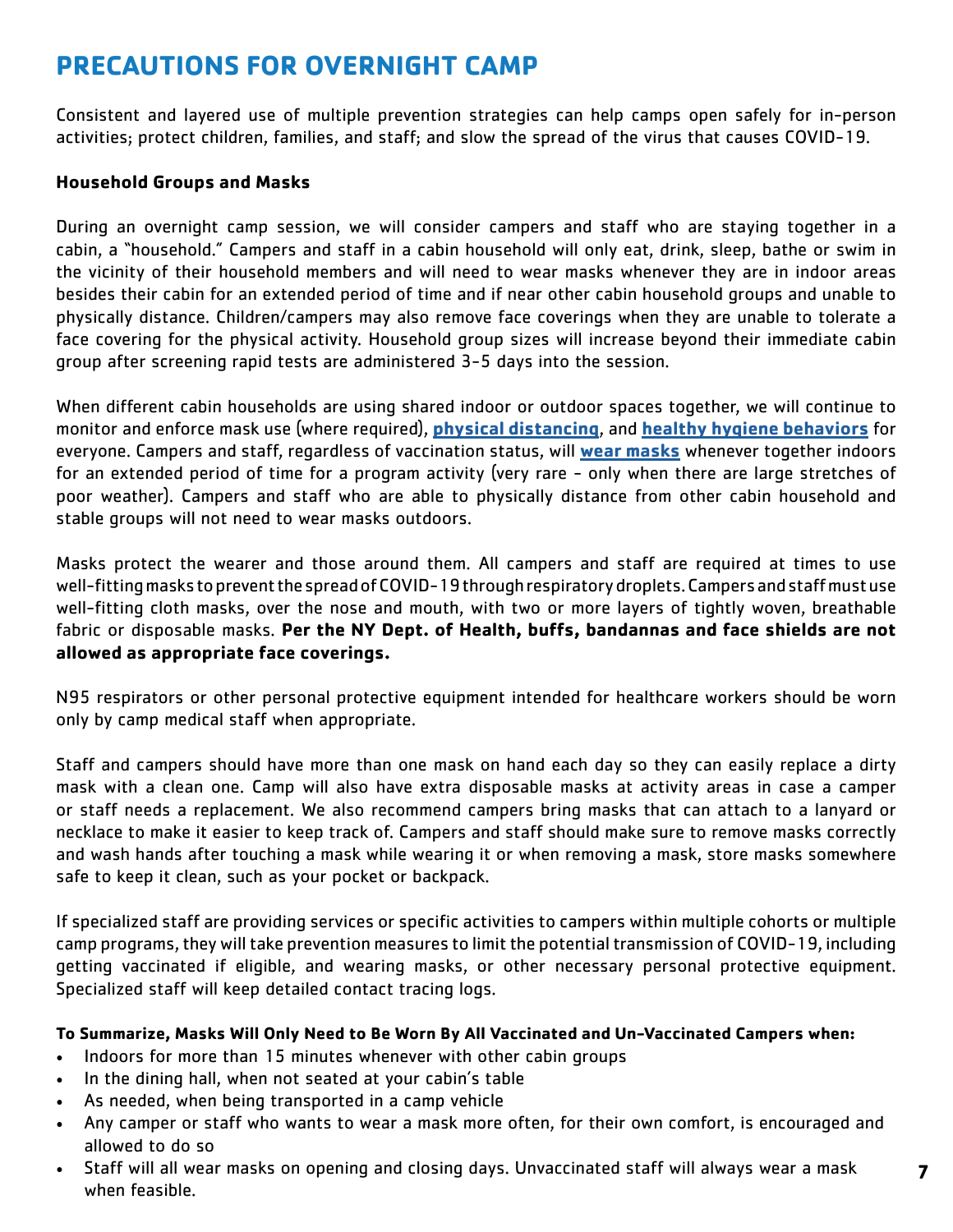## **Physical Distancing**

Physical distancing provides protection by reducing risk of exposure and limiting the number of close contacts when someone is infected with COVID-19. The following policies will be implemented strategies to promote physical distancing, indoors and outdoors, of:

- At least 6 feet between all campers and staff when interacting with individuals outside of their cabin household
- At least 6 feet between tables of other cabin households while eating and drinking

We will use physical and/or visual guides to reinforce handwashing, mask wearing, symptom reporting, and physical distancing of at least 6 feet in areas where cabin groups may be interacting with others (for example health lodge and dining hall).

#### **Handwashing and Covering Coughs and Sneezes**

- Counselors will teach and reinforce frequent hand washing with soap and warm water for at least 20 seconds and monitor to ensure all campers and staff follow this practice.
- If soap and water are not readily available, hand sanitizer that contains at least 60% alcohol will be used.
- Staff and campers should not use hand sanitizer if their hands are visibly dirty or greasy (for example, after playing outdoors, fishing, or camping). Instead, they should wash hands with soap and water as soon as possible.
- Staff who prepare food must wash hands with soap and water.
- Staff and campers will be encouraged to cough and sneeze into their mask or a tissue. Masks that become dirty or wet should be replaced with a clean one as soon as possible. When a mask or tissue is not available or in use, they should cough or sneeze into their elbow, not their hands.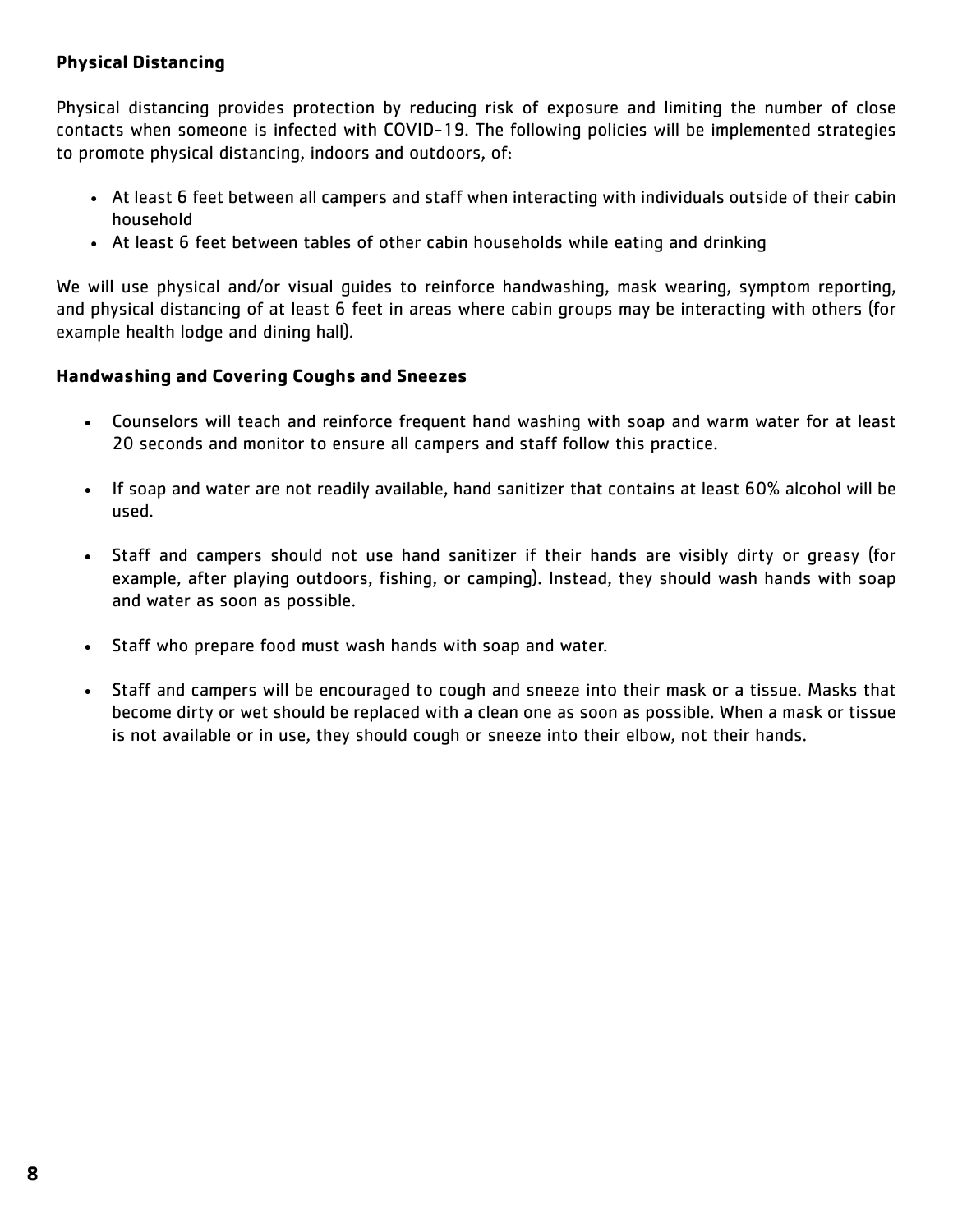# <span id="page-9-0"></span>**HEALTH CARE PROCEDURES**

COVID-19 is mostly spread through close contact by respiratory droplets released when people talk, sing, breathe, sneeze, or cough. Although less likely, it is possible that people can get COVID-19 by touching a surface or object that has the virus on it and then touching their own eyes, nose, or mouth. **Regardless of the level of community transmission, Chingachgook will fully implement multiple prevention strategies to slow the spread of COVID-19**.

## **Key prevention strategies include:**

- Getting vaccinated when eligible. We strongly recommend all eligible campers and staff get vaccinated prior to their arrival at Camp.
- Staying home if sick or having **[symptoms of COVID-19](https://www.cdc.gov/coronavirus/2019-ncov/symptoms-testing/symptoms.html?CDC_AA_refVal=https%3A%2F%2Fwww.cdc.gov%2Fcoronavirus%2F2019-ncov%2Fabout%2Fsymptoms.html)**
- Conducting in session screening tests for all unvaccinated campers and staff
- Conducting twice daily health screening and temperature checks
- Correct use of **[well-fitted masks](https://www.cdc.gov/coronavirus/2019-ncov/prevent-getting-sick/cloth-face-cover-guidance.html?CDC_AA_refVal=https%3A%2F%2Fwww.cdc.gov%2Fcoronavirus%2F2019-ncov%2Fcommunity%2Fschools-childcare%2Fcloth-face-cover.html)** that cover the nose and mouth where needed
- Physical distancing, including limiting group sizes
- **[Handwashing and covering coughs and sneezes](https://www.cdc.gov/handwashing/when-how-handwashing.html)**
- Engaging in outdoor activities whenever possible and increasing ventilation for indoor activities
- Cleaning and disinfecting when needed, to maintain healthy facilities
- Contact tracing in combination with isolation and quarantine, in collaboration with the state, local, territorial, and tribal health departments

## **DAILY HEALTH SCREENING**

Each cabin will have a thermometer and a set form/clipboard for conducting daily health screenings, and twice a day temperature checks of all campers and staff. The log of this daily screening will be turned into the health lodge staff each evening and Unit Directors will check that these forms are completed by lunch and dinner each day by checking the clipboard stored near counselor rooms in cabins during their cleanest cabin checks. If a camper presents with a fever of 100.4 or higher, or any other illness symptoms, the staff will notify the health lodge staff immediately (see page 13 for more info).

Cabins will also have hand sanitizer and signage reminding campers to wash hands, wear masks when needed, and let an adult know if they aren't feeling well.

## **HEALTH LODGE SPACES:**

We will operate two health lodge spaces this summer: the traditional Health Lodge will be used for typical/ daily health care needs and Sagamore Lodge will be utilized for any illness, symptoms or suspected Covid-19 diagnosis. Both spaces will be set up so that campers may maintain physical distance from each other and ensure they have a safe & private space to work with our health care staff.

**Quarantine spaces:** Camp will leave the following buildings unoccupied in order to utilize them as quarantine and isolation space as needed.<br>• Sagamore Lodge<br>• Fliehman House<br>• Mohawk Cabin<br>• Rotary Lodge would be closed to program and used as a larger quarantine space if an outbreak<br>• Rotary Lodge would be closed to program and u

- 
- 
- 
- 
- occurs
- The KYBO Bathhouse would also be closed to non-quarantined campers as needed

**Testing location:** Partitions will be added to the Health Lodge Porch and this is where rapid testing will occur for all unvaccinated, asymptomatic campers and staff at least once per session. Sagamore Lodge will also be stocked with rapid tests so that campers with symptoms or suspected illness can be tested there as well.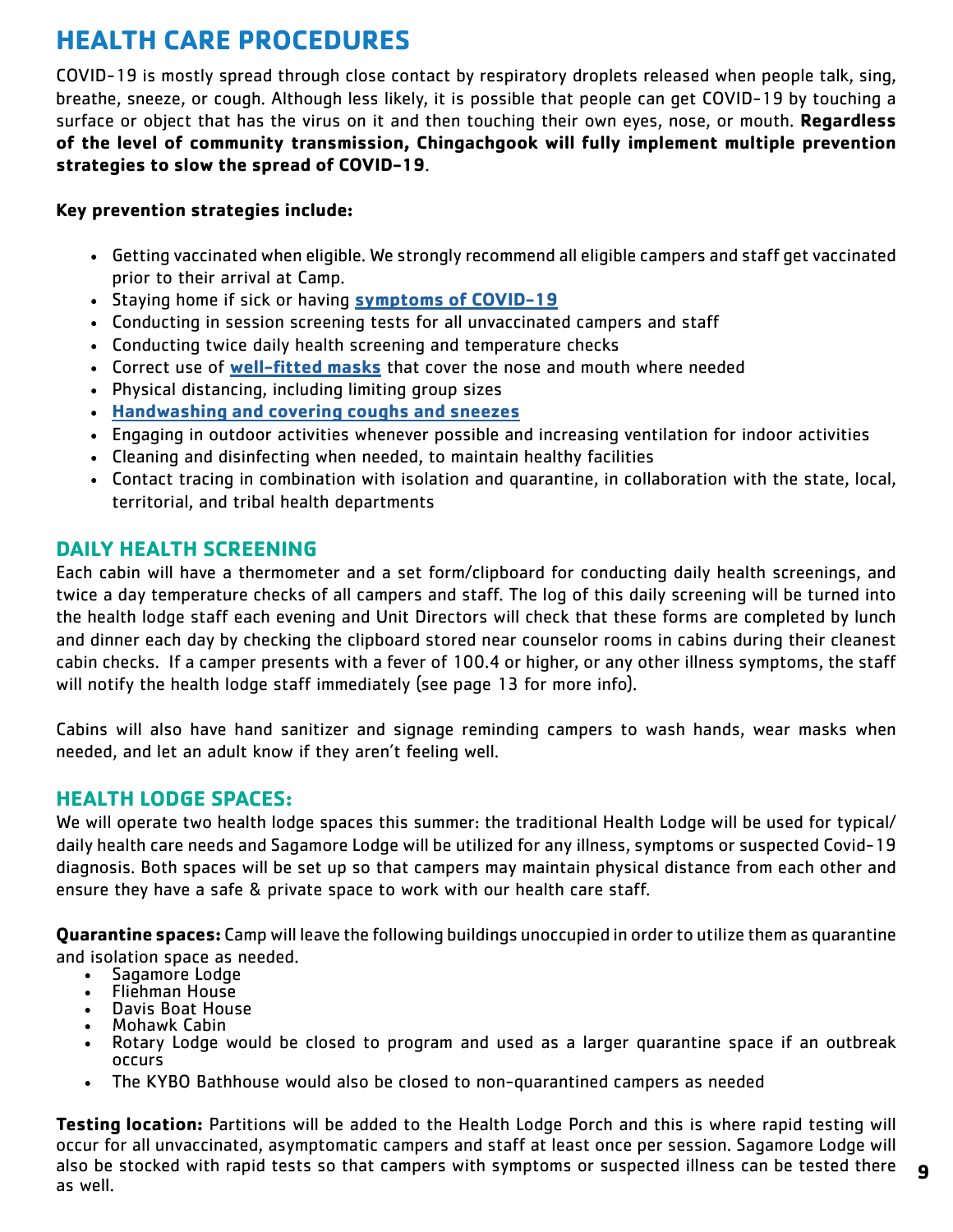## **SAMPLE DAILY SCREENING LOG - FRONT & BACK**

CABIN: The contract of the contract of the contract of the contract of the contract of the contract of the contract of the contract of the contract of the contract of the contract of the contract of the contract of the con

![](_page_10_Picture_1.jpeg)

## YMCA CAMP CHINGACHGOOK **2021 DAILY HEALTH SCREENING**

Staff must complete temperature checks twice daily (in the morning and evening) and must report to the Health Lodge immediately if anyone is experiencing COVID-19 related symptoms or becomes aware of any potential exposures.

|             | <b>AM SCREENING TIME:</b> |                 | <b>PM SCREENING TIME:</b> |                 |
|-------------|---------------------------|-----------------|---------------------------|-----------------|
| <b>NAME</b> | <b>TEMPERATURE</b>        | <b>SYMPTOMS</b> | <b>TEMPERATURE</b>        | <b>SYMPTOMS</b> |
|             |                           |                 |                           |                 |
|             |                           |                 |                           |                 |
|             |                           |                 |                           |                 |

## Symptoms to Watch for:

People with COVID-19 have had a wide range of symptoms reported – ranging from mild symptoms to severe illness. Symptoms may appear 2-14 days after exposure to the virus. Anyone can have mild to severe symptoms. People with these symptoms may have COVID-19:

- Fever (100.4°F or higher)
- $\bullet$  Chills
- $\bullet$  Cough
- Shortness of breath or difficulty breathing
- Fatigue
- Muscle or body aches
- Headache
- New loss of taste or smell
- Sore throat
- Congestion or runny nose
- Nausea or vomiting
- Diarrhea

This list does not include all possible symptoms.

Staff must complete temperature checks daily in the morning and evening and be instructed to report to the infirmary immediately if they are experiencing COVID-19 related symptoms or become aware of any potential exposures.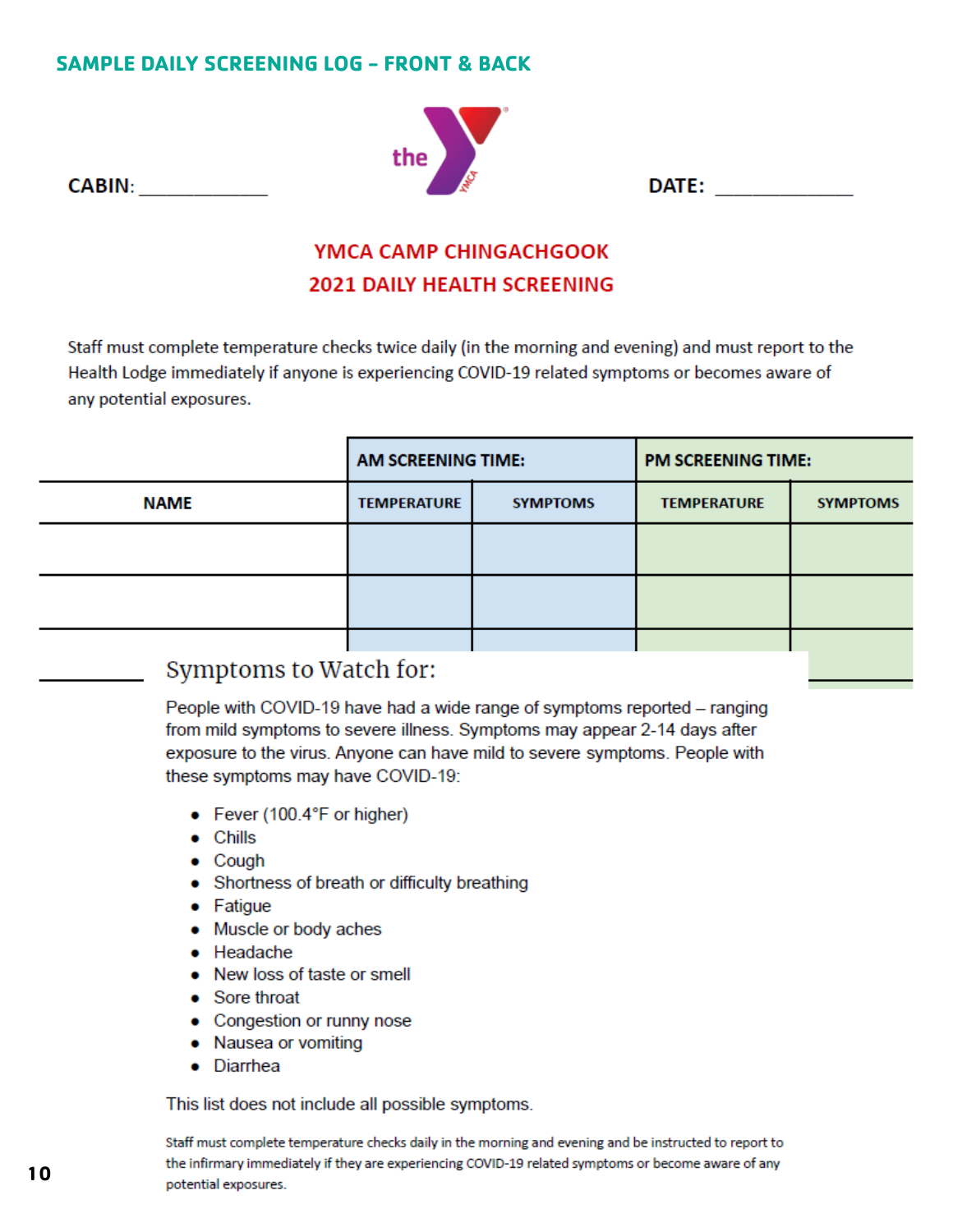## <span id="page-11-0"></span>**ROUTINE MEDICATIONS:**

In order to avoid lines and crowds at the Health Lodge, we will be having Medication and Health calls at different locations throughout the day. Our health care team will work with Unit Directors to meet campers where they are at and deliver medications to campers outside the health lodge.

**Breakfast, Lunch & Dinner Med Calls** that were typically at the Health Lodge after meals will now occur at the dining hall during the meal. A health lodge staff will be stationed at a table in the dining hall lobby, in front of the bathrooms. This staff will have a laptop set up and will be able to utilize CampMinder's medication logging system the same way they would in the Health Lodge to ensure all distribution is accurate and logged right away.

**Bedtime Med Call:** Evening medications and an evening wellness check will happen at a set location in each unit (pop up tents in JGU, SGU, JBU and Pavilion at SBU). One counselor from each cabin, along with any campers in that cabin needing bedtime medications, will go to the tent each night. The counselor will turn in the cabin's completed daily screening/temperature check log and have a verbal check in about their cabin group with the health lodge staff and, if applicable, the campers will be given bedtime medications. Screening logs will be kept as a paper log in a binder for each session unless a symptom is noted, in which case the information must be recorded in the campers' medical log on CampMinder. This med call will be conducted by the overnight shift nurse who will utilize a golf cart to rotate around to each unit in a timely fashion. Once arriving at the unit, they will radio the UD to start having cabins come down as needed.

**As Needed Medications:** Emergency inhalers and epi-pens can be carried by campers, just like in past summers. A secondary inhaler and epi-pen must also be provided for our staff to keep in the Heath Lodge as a backup. As needed medications that occur outside the times listed above will be taken at the health lodge. The camper and a counselor or CIT will go to the health lodge at the specified time for that medication.

**Injection & Refrigerated Medications:** These types of medications are rare amongst campers but will be given at the main Health Lodge, accessed via the large covered porch, as needed.

**First Aid:** Basic first aid kits will be supplied to all cabins and activity areas in order to limit the need for campers to go to the health lodge. Campers needing more advanced first aid or needing to be checked by a health lodge staff will go to the main Health Lodge on the covered porch. There will be 6ft. space markers/ chairs on the porch for campers to wait. If needed, the health lodge staff can have a camper enter the Health Lodge to been seen in the private treatment room.

# **TESTING IN SESSION**

Screening testing can help to identify cases of COVID-19, prevent secondary transmission, and help with contact tracing. We will conduct rapid antigen tests once during a camper's session, 3-5 days into the session. A rapid COVID-19 test will be used, which will involve inserting a small swab, similar to a Q-Tip, into the front of the nose. The tests administered will be Abbott BinaxNOW Covid-19 rapid antigen test.

Fully vaccinated, asymptomatic people or people with documentation of laboratory confirmed COVID-19 in the previous 3 months can refrain from routine screening testing and will only be tested in camp if they present with Covid-19 symptoms.

Unvaccinated staff will be given a mandatory rapid test weekly.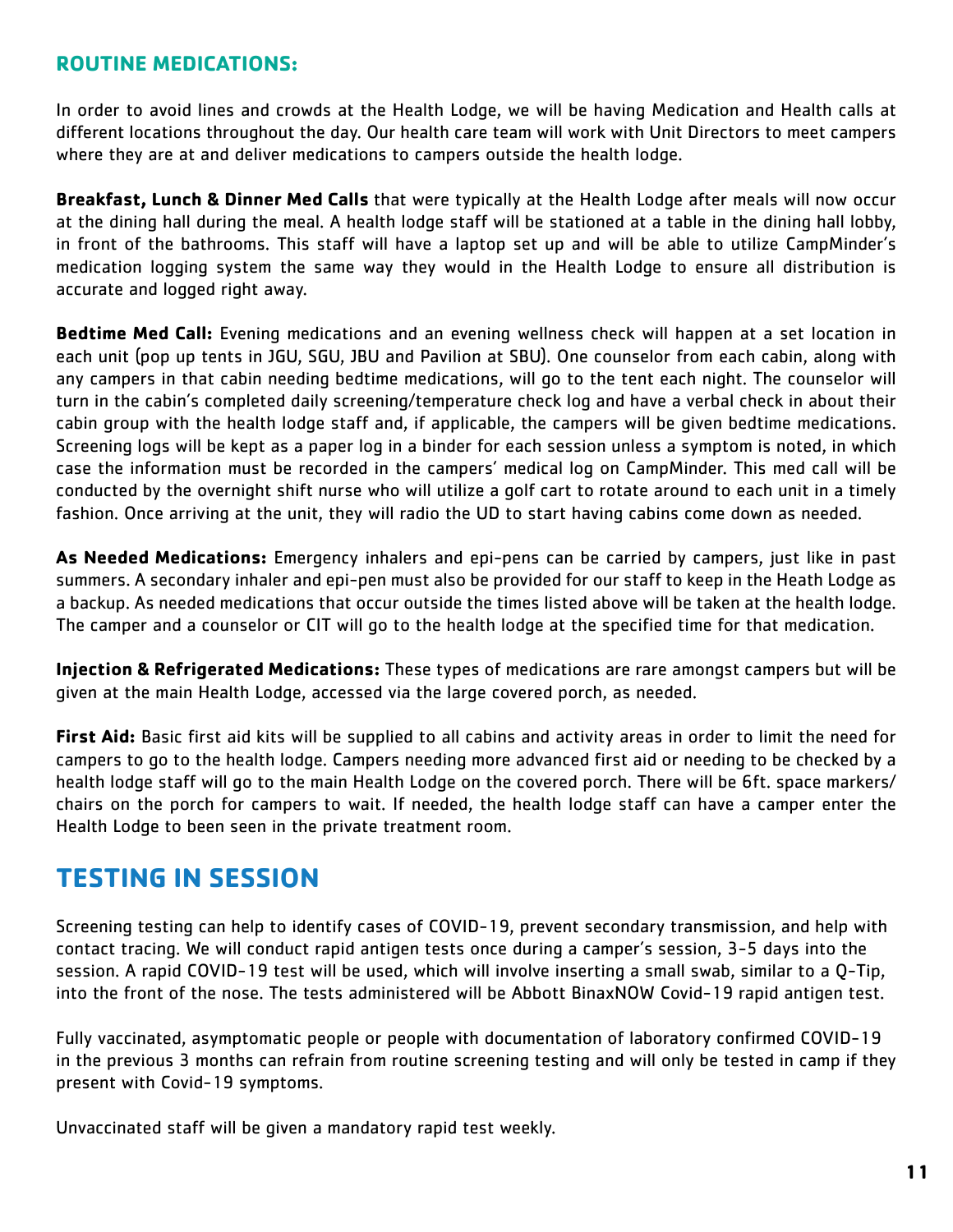# <span id="page-12-0"></span>**CASE IDENTIFICATION AND CONTACT TRACING**

Staff or campers with symptoms will be isolated immediately, and will remain isolated until the test result is returned. Medical care will be provided as needed. Rapid testing will be conducted immediately at Camp, providing results within 15 minutes. If a positive result occurs, a PCR test will be conducted to confirm. We are partnering with a local physician's office who will be able to process to PCR test and provide us results, typically within 12 hours.

If the test result is negative, the person will remain in isolation until their symptoms have improved according to existing camp policies (typically, 24 hours without fever and no use of fever-reducing medication).

If the test result is positive, the person will remain in isolation. If a camper tests positive, parents/guardians will be contacted and are required to pick up the camper within 24 hours. Parents/guardians who may not be available while their camper is at Camp, or parents/guardians who are in quarantine for either an exposure to Covid-19 or confirmed case and are not allowed to come to camp, must have an emergency contact prepared to pick up the camper in their absence.

#### **Camp administrators will notify the health department immediately following a positive test result, and work with local health officials to identify close contacts:**

- Close contacts include everyone in the infected person's cabin household and anyone else who was within 6 feet of the infected person for a cumulative total of 15 minutes or more over a 24-hour period.
- The definition of a close contact applies regardless of whether either person was wearing a mask.
- If campers or staff receive a positive test result for COVID-19, all un-vaccinated members of the cabin household or other close contacts will also be quarantined, will have rapid testing conducted and will also be required to be picked up by a parent/guardian or emergency contact within 24 hours.
- Fully vaccinated, asymptomatic people, or those who have recovered from laboratory diagnosed covid-19 case within last 3 months, who are within the household or those deemed a close contact do not need to be tested and will not need to leave camp or quarantine but they should still monitor for symptoms of COVID-19 for 14 days following an exposure. If they experience symptoms, they should isolate from others and be clinically evaluated for COVID-19, including testing, if indicated.
- Health Lodge staff will monitor people in quarantine for symptoms and provide medical care as needed.
- Campers who are being sent home because of a positive test or those determined a close contact to a confirmed case will be immediately separated from other campers and supervised by camp staff until their parent/guardian or emergency contact can pick them up from camp. Campers and staff from a cabin household can quarantine together.
- Designated site safety monitors are Jiné Andreozzi, Mike Obermayer, and Graham Meigher.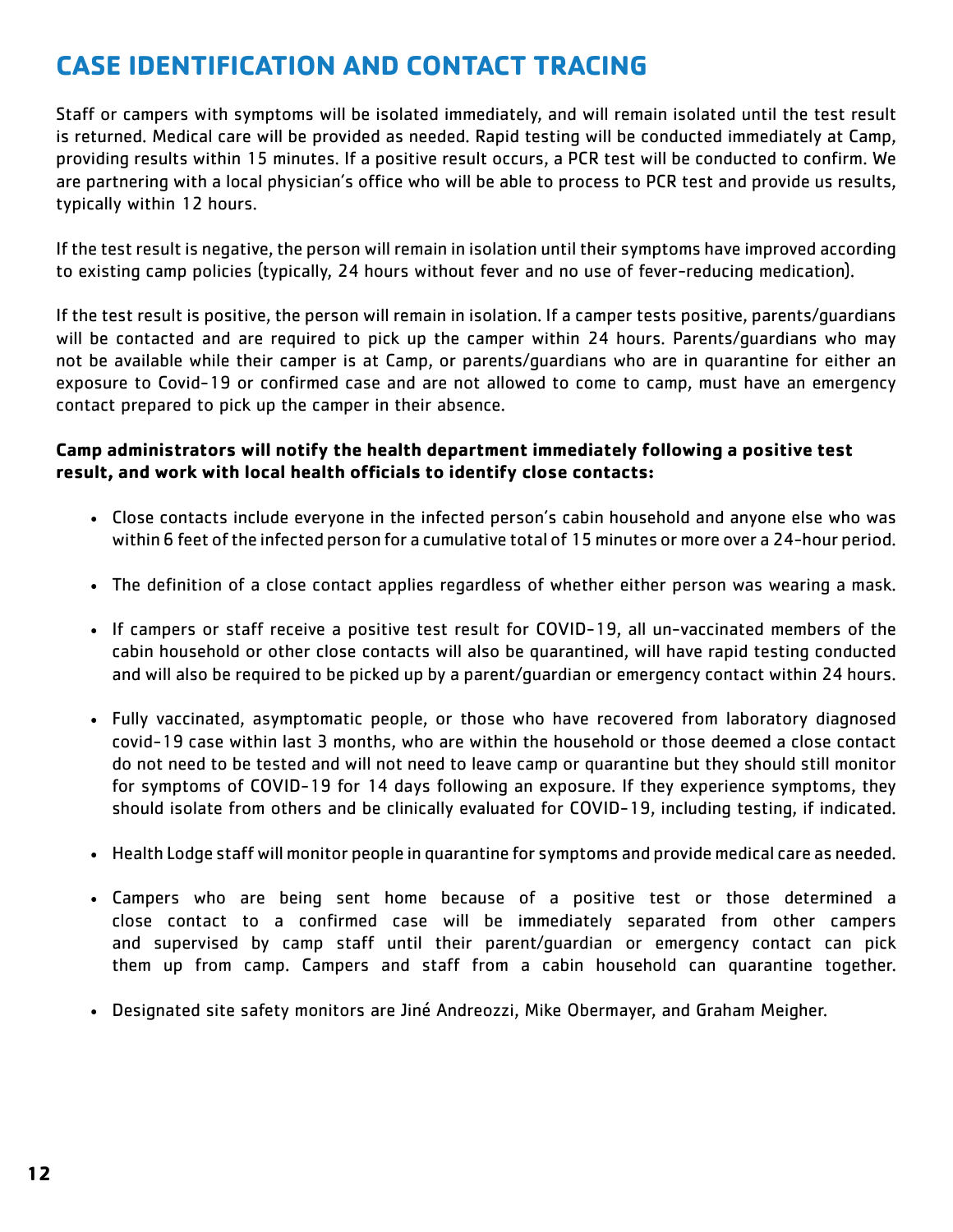# <span id="page-13-0"></span>**CLEANING & DISINFECTING PROTOCOLS**

## **Daily Cleaning:**

- Camp maintenance staff will clean and disinfect bathrooms every morning, afternoon and after periods of heavy use (ie. shower times, etc.) using EPA-registered disinfectants and they will fill out a cleaning log upon completion of each cleaning. Chemical mixers have been installed in locked closets of each bathhouse so that maintenance staff can use storm sprayers, wipe the surfaces, wait 2 minutes, and then re-open the bathhouse. Cleaning log will be kept locked in same closet as the chemical fill station.
- Summer Camp Staff will conduct daily disinfecting of high touch points in cabins and activity areas. EPA approved disinfectant wipes will be kept in each cabin and activity area for continual cleaning throughout the day. Hand sanitizer will also kept in each cabin and in activity areas throughout camp to continually encourage hand hygiene. A cleaning log will be kept in each cabin and Unit Directors will check the log to make sure it is completed at least 2 times a day.
- Kitchen Staff will be responsible for cleaning both the back of house kitchen and dish-washing area as well as the dining area in between meals.

#### **In between sessions:**

• Camp maintenance staff will conduct a deep clean of cabins prior to opening days with a storm sprayer disinfectant and/or a Clorox 360 machine in order to disinfect all surfaces and bunks.

### **Ventilation:**

• Windows in cabins will remain open at all times, weather permitting. We will also increase ventilation in cabins by installing an outward facing fan in each cabin.

#### **In the event of a confirmed case, our staff will follow CDC guidelines on "Cleaning and Disinfecting Your Facility" which are as follows:**

- Close off areas used by the person suspected or confirmed to have COVID-19.
- Affected areas need to be closed off and cleaned and disinfected.
- Shared building spaces used by the individual must also be shut down, cleaned and disinfected (e.g. elevators, lobbies, outdoor common space).
- Open outside doors and windows to increase air circulation in the area, to the extent practicable while maintaining all health and safety standards.
- Wait 24 hours before you clean or disinfect. If 24 hours is not feasible, wait as long as possible.
- Clean and disinfect all areas used by the person suspected or confirmed to have COVID-19, such as offices, bathrooms, common areas, and shared equipment.
- Once the area has been appropriately cleaned and disinfected, it can be reopened for use.
- Staff without close or proximate contact with the person suspected or confirmed to have COVID-19 can return to the work area immediately after cleaning and disinfection.
- Consult with local health department for information on "close or proximate" contacts.
- If more than seven days have passed since the person suspected or confirmed to have COVID-19 visited or used the facility, additional cleaning and disinfection is not necessary, but routine cleaning and disinfection should continue.
- Clorox 360 ionizg machiene will be used for this